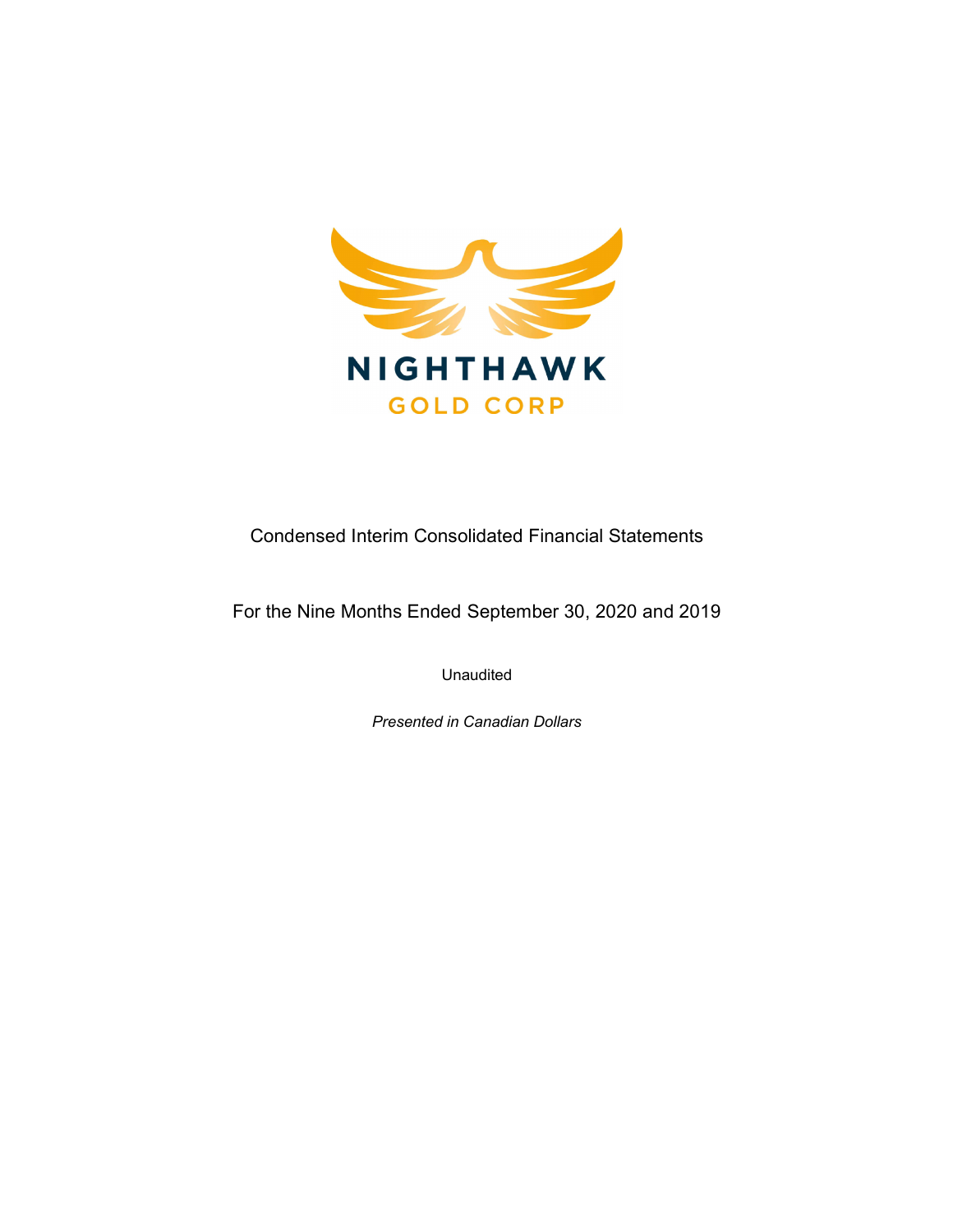

November 16, 2020

#### MANAGEMENT'S RESPONSIBILITY FOR THE CONDENSED INTERIM CONSOLIDATED FINANCIAL STATEMENTS

The accompanying condensed consolidated financial statements of Nighthawk Gold Corp. ("Nighthawk") are the responsibility of the Board of Directors and executive management. The unaudited condensed interim consolidated financial statements have been prepared by management, on behalf of the Board of Directors, in accordance with International Financial Reporting Standards ("IFRS") as issued by the International Accounting Standards Board. These unaudited condensed interim consolidated financial statements do not include all of the disclosures required for annual consolidated financial statements and therefore should be read in conjunction with Nighthawk's audited annual consolidated financial statements and notes thereto for the year ended December 31, 2019. These unaudited condensed interim consolidated financial statements follow the same significant accounting policies and methods of application as those included in Nighthawk's most recent audited annual consolidated financial statements, except as described in note 3. Management acknowledges responsibility for the preparation and presentation of the consolidated financial statements, including responsibility for significant accounting judgments and estimates and the choice of accounting principles and methods that are appropriate to Nighthawk's circumstances. In the opinion of management, the unaudited condensed interim consolidated financial statements have been prepared within acceptable limits of materiality and are in accordance with International Accounting Standard 34, Interim Financial Reporting using accounting policies consistent with IFRS appropriate in the circumstances.

Management has established processes, which are in place to provide it sufficient knowledge to support management representations that it has exercised reasonable diligence that (i) the unaudited condensed interim consolidated financial statements do not contain any untrue statement of material fact or omit to state a material fact required to be stated or that is necessary to make a statement not misleading in light of the circumstances under which it is made, as of the date of, and for the periods presented by, the unaudited condensed interim consolidated financial statements and (ii) the unaudited condensed interim consolidated financial statements fairly present in all material respects the financial condition, results of operations and cash flows of Nighthawk, as of the date of and for the period presented by the unaudited condensed interim consolidated financial statements.

The Board of Directors is responsible for reviewing and approving the consolidated financial statements and for ensuring that management fulfills its financial reporting responsibilities. An Audit Committee assists the Board of Directors in fulfilling this responsibility. The Audit Committee meets with management to review the internal controls over the financial reporting process, the consolidated financial statements and the auditors' report. The Audit Committee also reviews Nighthawk's Management's Discussion and Analysis to ensure that the financial information reported therein is consistent with the information presented in the consolidated financial statements. The Audit Committee reports its findings to the Board of Directors for its consideration in approving the consolidated financial statements for issuance to the shareholders.

Management recognizes its responsibility for conducting Nighthawk's affairs in compliance with established financial standards, and applicable laws and regulations, and for maintaining proper standards of conduct for its activities.

(Signed) "Dr. Michael Byron" (Signed) "Michael Leskovec"

Dr. Michael Byron President & Chief Executive Officer

Michael Leskovec Chief Financial Officer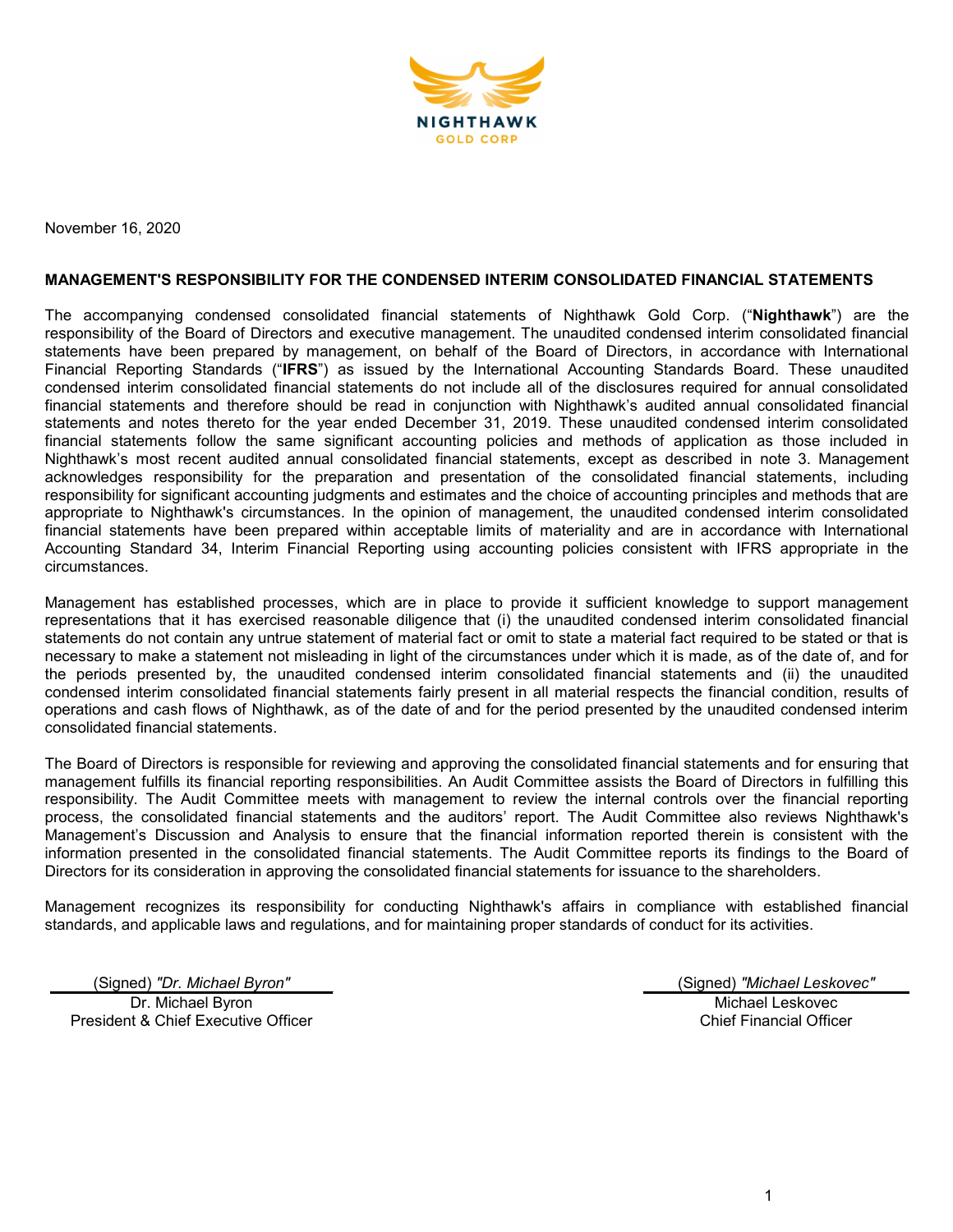

# NIGHTHAWK GOLD CORP. CONDENSED INTERIM CONSOLIDATED STATEMENTS OF FINANCIAL POSITION

Presented in Canadian Dollars **Unaudited** 

|                                            | September 30, December 31,   |              |
|--------------------------------------------|------------------------------|--------------|
| As at                                      | 2020                         | 2019         |
|                                            |                              | (Audited)    |
|                                            |                              |              |
| <b>ASSETS</b>                              |                              |              |
| <b>Current Assets</b>                      |                              |              |
| Cash and cash equivalents                  | \$<br>12,704,104 \$          | 9,662,590    |
| Amounts receivable                         | 418,570                      | 124,924      |
| Prepaid expenses and supplies              | 787,983                      | 702,212      |
|                                            | 13,910,657                   | 10,489,726   |
| <b>Non-current Assets</b>                  |                              |              |
| Restricted cash (note 5)                   | 4,669,310                    | 4,669,310    |
| Exploration and evaluation assets (note 6) | 91,590,416                   | 82,267,998   |
|                                            | 96,259,726                   | 86,937,308   |
|                                            | $$110,170,383$ $$97,427,034$ |              |
|                                            |                              |              |
| <b>LIABILITIES</b>                         |                              |              |
| <b>Current Liabilities</b>                 |                              |              |
| Accounts payable and accrued liabilities   | \$<br>2,300,597 \$           | 469,201      |
| <b>Non-current Liabilities</b>             |                              |              |
| Flow-through share premium liability       | 1,996,137                    |              |
| Provision for service obligation (note 7)  | 3,012,314                    | 3,012,314    |
| Reclamation provision (note 8)             | 401,150                      | 401,150      |
| Deferred tax liability                     | 10,616,041                   | 9,361,512    |
|                                            | 16,025,642                   | 12,774,976   |
|                                            |                              |              |
| <b>SHAREHOLDERS' EQUITY</b>                |                              |              |
| Share capital (note 9(a))                  | 103,788,859                  | 94,828,475   |
| Warrant reserve (note 9(b))                | 518,613                      |              |
| Share-based payment reserve (note 9(c))    | 18,290,527                   | 18,154,940   |
| Accumulated deficit                        | (30, 753, 855)               | (28,800,558) |
|                                            | 91,844,144                   | 84, 182, 857 |
|                                            | $$110,170,383$ \$            | 97,427,034   |
|                                            |                              |              |

## Subsequent Event (note 14)

The accompanying notes are an integral part of the condensed interim consolidated financial statements

On behalf of the Board:

(Signed) "Morris Prychidny" (Signed) "Michael Byron"

Director Director Director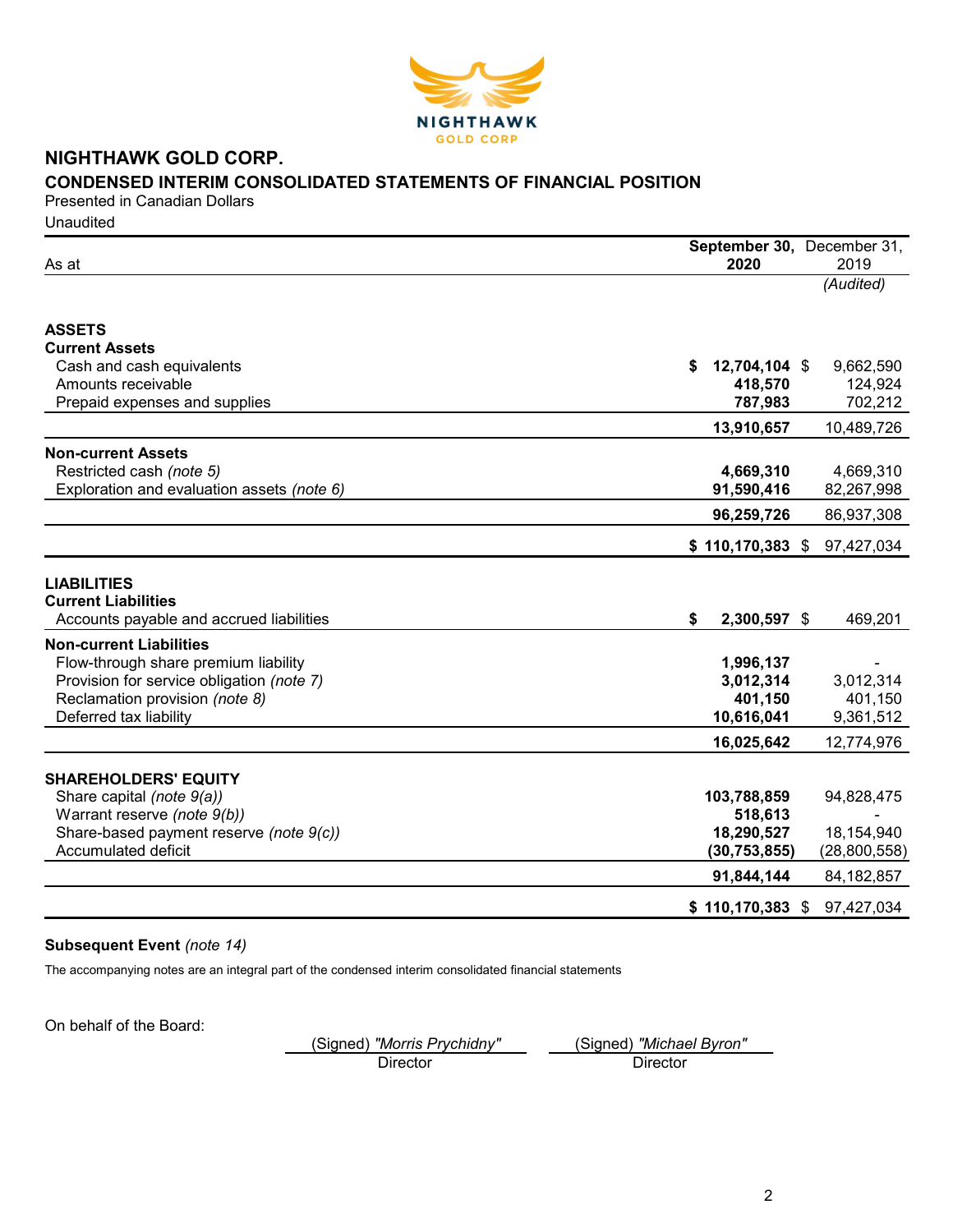

# NIGHTHAWK GOLD CORP.

# CONDENSED INTERIM CONSOLIDATED STATEMENTS OF LOSS AND COMPREHENSIVE LOSS

Presented in Canadian Dollars

**Unaudited** 

|                                                                 | Three months ended            |                  | Nine months ended     |             |
|-----------------------------------------------------------------|-------------------------------|------------------|-----------------------|-------------|
|                                                                 | September 30,<br>2020<br>2019 |                  | September 30,<br>2020 | 2019        |
|                                                                 |                               |                  |                       |             |
| <b>Expenses</b>                                                 |                               |                  |                       |             |
| Salaries, director and consulting fees                          | \$<br>162,243 \$              | 186,203 \$       | 479,265 \$            | 521,190     |
| Shareholder communication and marketing                         | 63,635                        | 74,405           | 269,366               | 313,009     |
| Office and administration                                       | 31,990                        | 6,921            | 142,257               | 158,620     |
| Professional fees                                               | 42,973                        | 33,095           | 141,972               | 94,564      |
| Travel                                                          | 1,560                         | 15,331           | 100,111               | 73,475      |
| Regulatory                                                      | 20,838                        | 6,544            | 84,379                | 75,581      |
| Stock-based compensation (note 9(c))                            | 50,111                        |                  | 150,333               |             |
|                                                                 | 373,350                       | 322,499          | 1,367,683             | 1,236,439   |
| <b>Other income</b>                                             |                               |                  |                       |             |
| Flow-through share premium                                      | 645,183                       | 208,725          | 645,183               | 208,725     |
| Interest income                                                 | 26,313                        | 55,369           | 103,157               | 167,280     |
| Gain on sale of investment                                      |                               |                  |                       | 38,750      |
|                                                                 | 671,496                       | 264,094          | 748,340               | 414,755     |
| Income (loss) before income taxes                               | 298,146                       | (58, 405)        | (619, 343)            | (821, 684)  |
| Deferred tax expense                                            | (802, 736)                    | (1,592,857)      | (1, 333, 954)         | (2,448,369) |
| Net loss and comprehensive loss                                 | \$<br>(504,590) \$            | $(1,651,262)$ \$ | $(1,953,297)$ \$      | (3,270,053) |
|                                                                 |                               |                  |                       |             |
| Net loss per share (note 10):<br><b>Basic and fully diluted</b> | \$<br>$(0.01)$ \$             | $(0.04)$ \$      | $(0.04)$ \$           | (0.08)      |
|                                                                 |                               |                  |                       |             |

The accompanying notes are an integral part of the condensed interim consolidated financial statements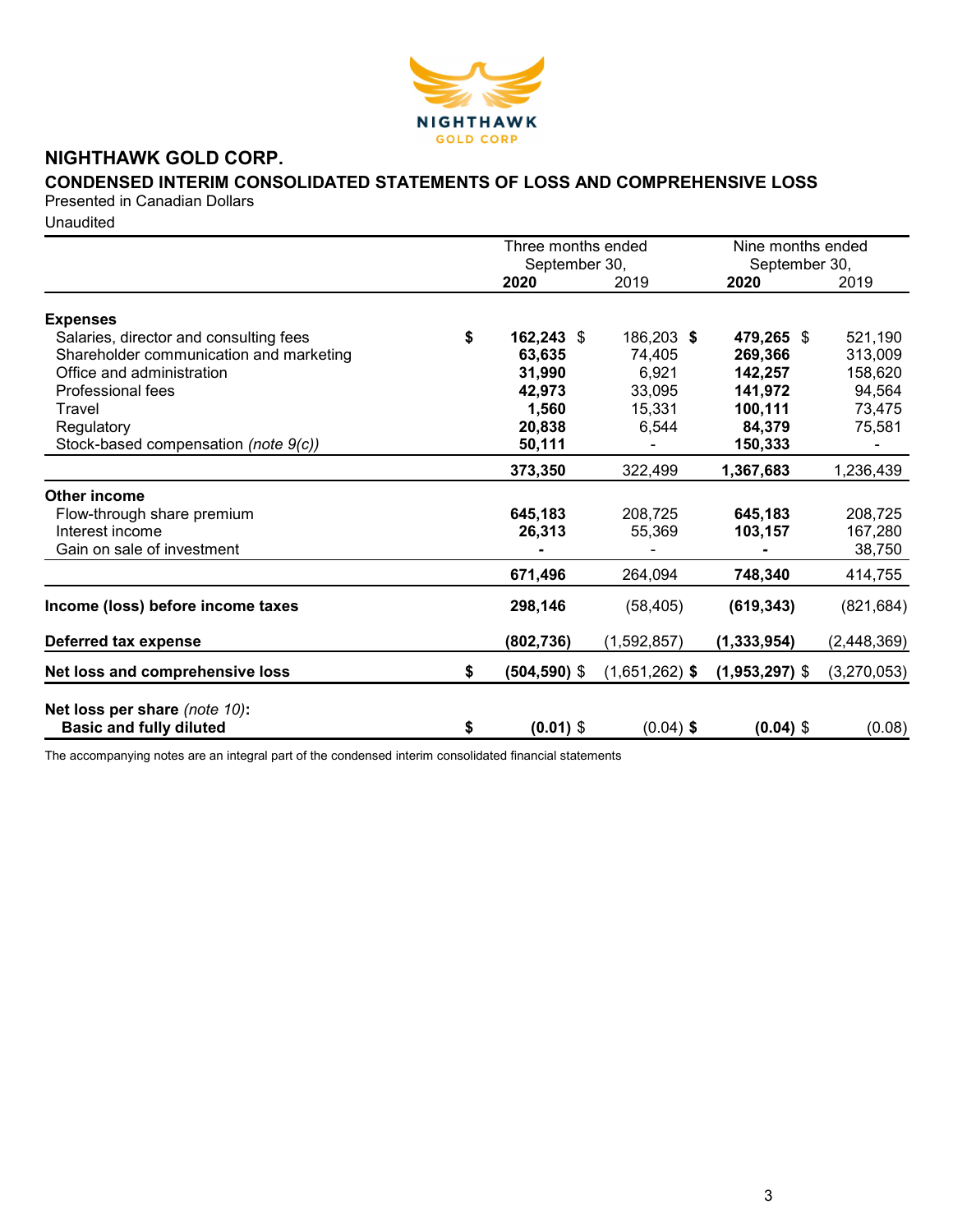

# NIGHTHAWK GOLD CORP. CONDENSED INTERIM CONSOLIDATED STATEMENTS OF CHANGES IN SHAREHOLDERS' EQUITY

Presented in Canadian Dollars

Unaudited

|                                                                      | Share capital |        | <b>Warrant reserve</b> | Share-based<br>payment reserve | Accumulated<br>deficit | <b>Total equity</b> |               |
|----------------------------------------------------------------------|---------------|--------|------------------------|--------------------------------|------------------------|---------------------|---------------|
| Balance at December 31, 2018                                         | 82,255,810    | \$     |                        | \$<br>17,567,258               | (24, 168, 762)<br>\$   |                     | 75,654,306    |
| Issuance of shares, net of cash share issuance<br>costs of \$732,882 | 11,905,043    |        |                        |                                |                        |                     | 11,905,043    |
| Flow-through share premium                                           | (208, 725)    |        |                        |                                |                        |                     | (208, 725)    |
| Tax effect of share issue costs                                      | 194,214       |        |                        |                                |                        |                     | 194,214       |
| Issuance of common shares on exercise of stock options               | 170,000       |        |                        |                                |                        |                     | 170,000       |
| Fair value of stock options transferred on exercise                  | 118,440       |        |                        | (118, 440)                     |                        |                     |               |
| Net loss for the period                                              |               |        |                        |                                | (3,270,053)            |                     | (3,270,053)   |
| <b>Balance at September 30, 2019</b>                                 | 94,434,782    |        |                        | 17,448,818                     | (27, 438, 815)         |                     | 84,444,785    |
| Issuance of common shares on exercise of stock options               | 243,750       |        |                        |                                |                        |                     | 243,750       |
| Fair value of stock options transferred on exercise                  | 149,943       |        |                        | (149, 943)                     |                        |                     |               |
| Stock-based compensation                                             |               |        |                        | 856,065                        |                        |                     | 856,065       |
| Net loss for the period                                              |               |        |                        |                                | (1,361,743)            |                     | (1, 361, 743) |
| Balance at December 31, 2019                                         | 94,828,475    |        |                        | 18,154,940                     | (28, 800, 558)         |                     | 84, 182, 857  |
| Issuance of shares, net of cash share issue costs of \$331,455       | 11,669,146    |        |                        |                                |                        |                     | 11,669,146    |
| Flow-through share premium                                           | (2,641,320)   |        |                        |                                |                        |                     | (2,641,320)   |
| Tax effect of share issue costs                                      |               | 79,425 |                        |                                |                        |                     | 79,425        |
| Fair value of warrants issued                                        | (518, 613)    |        | 518,613                |                                |                        |                     |               |
| Issuance of common shares on repurchase of royalties                 | 282,000       |        |                        |                                |                        |                     | 282,000       |
| Issuance of common shares on exercise of stock options               |               | 75,000 |                        |                                |                        |                     | 75,000        |
| Fair value of stock options transferred on exercise                  |               | 14,746 |                        | (14, 746)                      |                        |                     |               |
| Stock-based compensation (note 9(c))                                 |               |        |                        | 150,333                        |                        |                     | 150,333       |
| Net loss for the period                                              |               |        |                        |                                | (1,953,297)            |                     | (1,953,297)   |
| Balance at September 30, 2020                                        | \$103,788,859 | \$     | 518,613                | \$<br>18,290,527               | (30, 753, 855)<br>\$   | S.                  | 91,844,144    |

The accompanying notes are an integral part of the condensed interim consolidated financial statements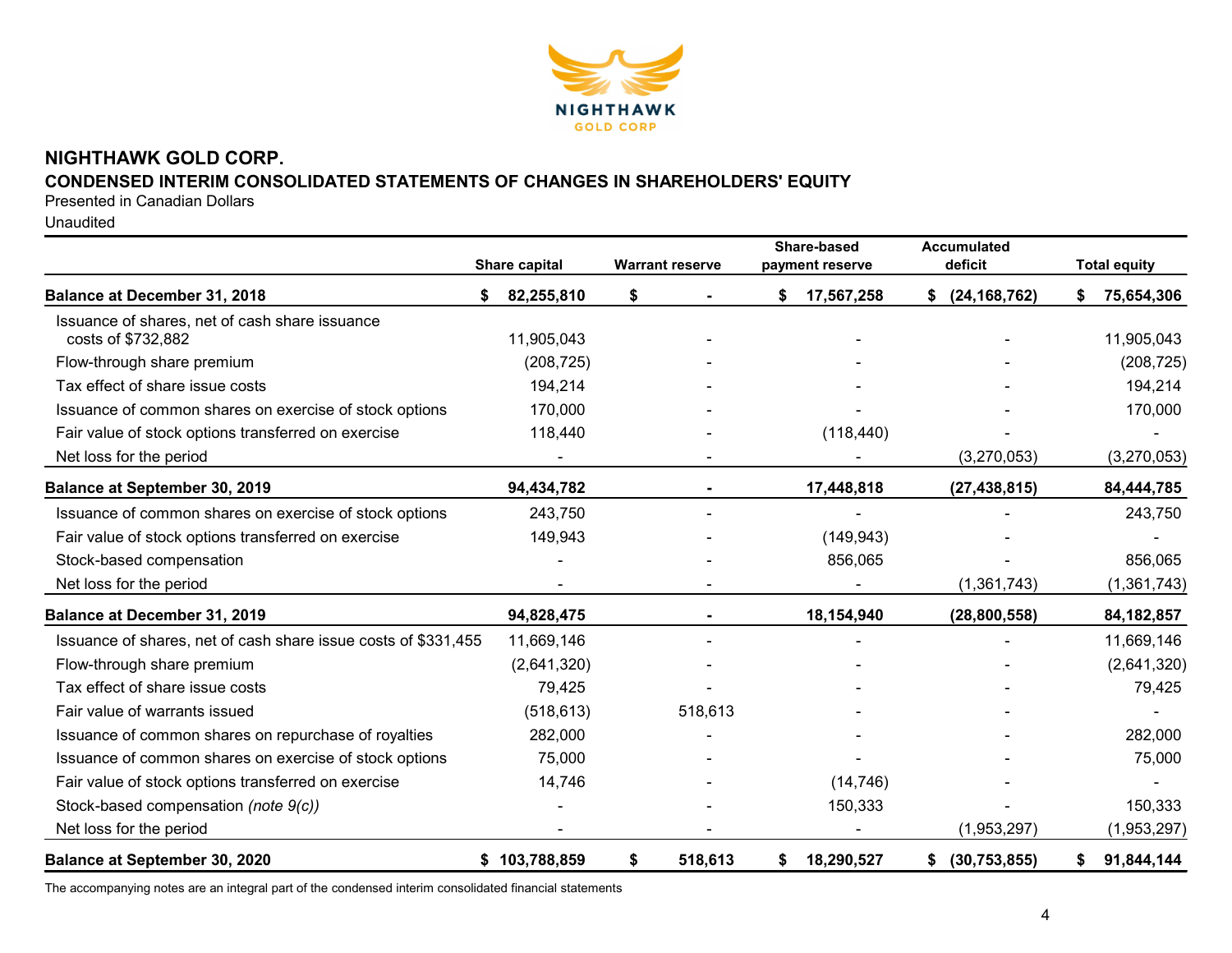

## NIGHTHAWK GOLD CORP. CONDENSED INTERIM CONSOLIDATED STATEMENTS OF CASH FLOWS Presented in Canadian Dollars

**Unaudited** 

| For the nine months ended September 30,             | 2020                   | 2019           |
|-----------------------------------------------------|------------------------|----------------|
| Cash provided by (used in)                          |                        |                |
| <b>Operations</b>                                   |                        |                |
| Net loss for the period                             | \$<br>$(1,953,297)$ \$ | (3,270,053)    |
| Items not involving cash:                           |                        |                |
| Deferred income tax expense (recovery)              | 1,333,954              | 2,448,369      |
| Stock-based compensation                            | 150,333                |                |
| Gain on sale of investment                          |                        | (38, 750)      |
| Flow-through share premium                          | (645, 183)             | (208, 725)     |
| Change in non-cash working capital:                 |                        |                |
| Amounts receivable                                  | (293, 646)             | (344, 311)     |
| Prepaid expenses and supplies                       | (85, 771)              | (204, 866)     |
| Accounts payable and accrued liabilities            | 1,831,396              | 981,156        |
|                                                     | 337,786                | (637, 180)     |
| <b>Financing</b>                                    |                        |                |
| Issuance of common shares, net of share issue costs | 11,669,146             | 11,905,043     |
| Exercise of stock options                           | 75,000                 | 170,000        |
|                                                     | 11,744,146             | 12,075,043     |
| Investing                                           |                        |                |
| Exploration and evaluation costs                    | (8,626,718)            | (13,662,895)   |
| Acquisition costs                                   | (413, 700)             | (84, 936)      |
| Proceeds on sale of investment                      |                        | 118,750        |
| Restricted cash                                     |                        | (190, 310)     |
|                                                     | (9,040,418)            | (13, 819, 391) |
| Increase (decrease) in cash                         | 3,041,514              | (2,381,528)    |
| Cash and cash equivalents, beginning of period      | 9,662,590              | 13,948,633     |
| Cash and cash equivalents, end of period            | 12,704,104 \$          | 11,567,105     |
|                                                     |                        |                |

The accompanying notes are an integral part of the condensed interim consolidated financial statements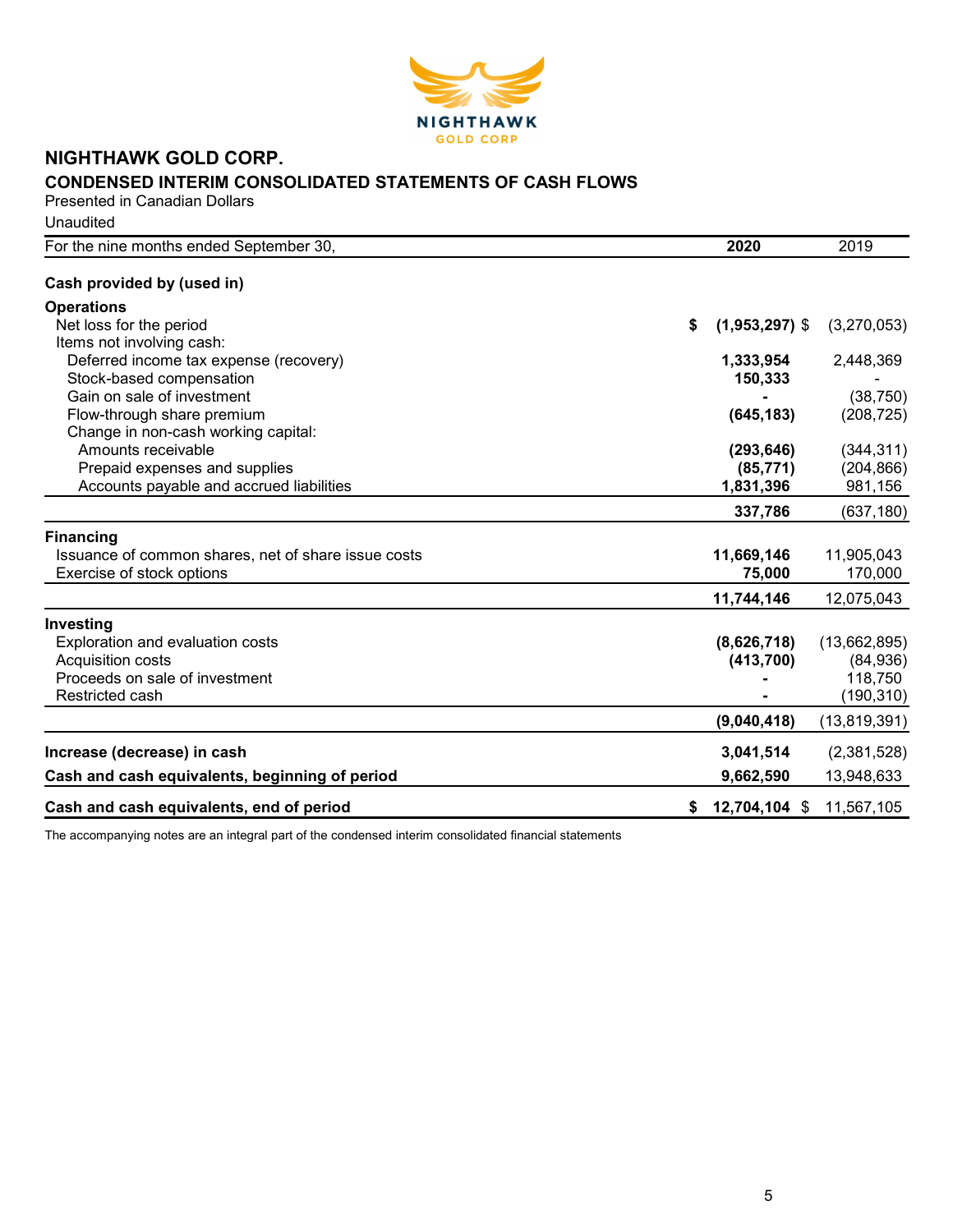

**Unaudited** 

For the nine months ended September 30, 2020 and 2019

## 1. NATURE OF OPERATIONS

Nighthawk Gold Corp. ("Nighthawk" or the "Company") was incorporated on January 8, 2004 under the Business Corporations Act (Ontario) and is a publicly listed Canadian junior resource company with exploration and evaluation assets in Canada. Nighthawk is engaged in the identification, acquisition, exploration and evaluation of gold properties, is listed on the Toronto Stock Exchange ("TSX"), and trades under the symbol NHK. To date, Nighthawk has not earned any revenue from operations. The Company's registered office is located at Suite 301, 141 Adelaide Street West, Toronto, Ontario, Canada, M5H 3L5.

The condensed interim consolidated financial statements for the nine months ended September 30, 2020 and 2019 have been approved for issue by the Board of Directors on November 16, 2020.

Nighthawk is in the exploration stage and is subject to risks and challenges similar to companies in a comparable stage. These risks include, but are not limited to, the challenges of securing adequate capital in view of exploration, development and operational risks inherent in the mining industry; changes in government policies and regulations; the ability to obtain the necessary environmental permitting; challenges in future profitable production or, alternatively Nighthawk's ability to dispose of its exploration and evaluation assets on an advantageous basis; as well as global economic, precious and base metal price volatility; all of which are uncertain.

During the period, there was a global outbreak of COVID-19 ("Coronavirus"), which has had a significant impact on businesses through the restrictions put in place by the Canadian governments regarding travel, business operations and isolation/quarantine orders. At this time, it is unknown the extent of the impact the Coronavirus outbreak may have on the Company as this will depend on future developments that are highly uncertain and that cannot be predicted with confidence. These uncertainties arise from the inability to predict the ultimate geographic spread of the disease, and the duration of the outbreak, including the duration of travel restrictions, business closures or disruptions, and quarantine/isolation measures that are currently, or may be put, in place by Canada and other countries to fight the virus. While the extent of the impact is unknown, we anticipate this outbreak may cause supply chain disruptions, and staff shortages, all of which may negatively impact the Company's business and financial condition.

In light of the current Coronavirus pandemic, Nighthawk suspended exploration activities on its Indin Lake Gold Property located in the Northwest Territories, Canada. The Colomac camp was temporarily closed on April 5, 2020, as precautions were been taken to ensure the safety and well-being of all personnel at site, as well as the surrounding communities. As of the date of this document, the Company is not aware of any site personnel having contracted Coronavirus. Ongoing metallurgical testwork, preparation of an updated mineral resource estimate, and subsequently the preparation of an internal scoping study were not materially affected. On June 24, 2020, the Company announced its plans to resume exploration activities within the second week of July to target completion of the previously announced 25,000-metre drill program.

## 2. BASIS OF PRESENTATION

These unaudited condensed interim consolidated financial statements have been prepared in accordance with IAS 34 - Interim Financial Reporting on the basis of International Financial Reporting Standards ("IFRS") and interpretations as approved by the International Accounting Standards Board ("IASB") and are presented in Canadian dollars.

These unaudited condensed interim consolidated financial statements have been prepared on a going concern basis, under the historical cost convention, except fair value through profit and loss assets which are carried at fair value, and have been prepared using the accrual basis of accounting except for cash flow information.

The unaudited condensed interim consolidated statement of cash flows shows the changes in cash arising during the year from operating activities, investing activities and financing activities.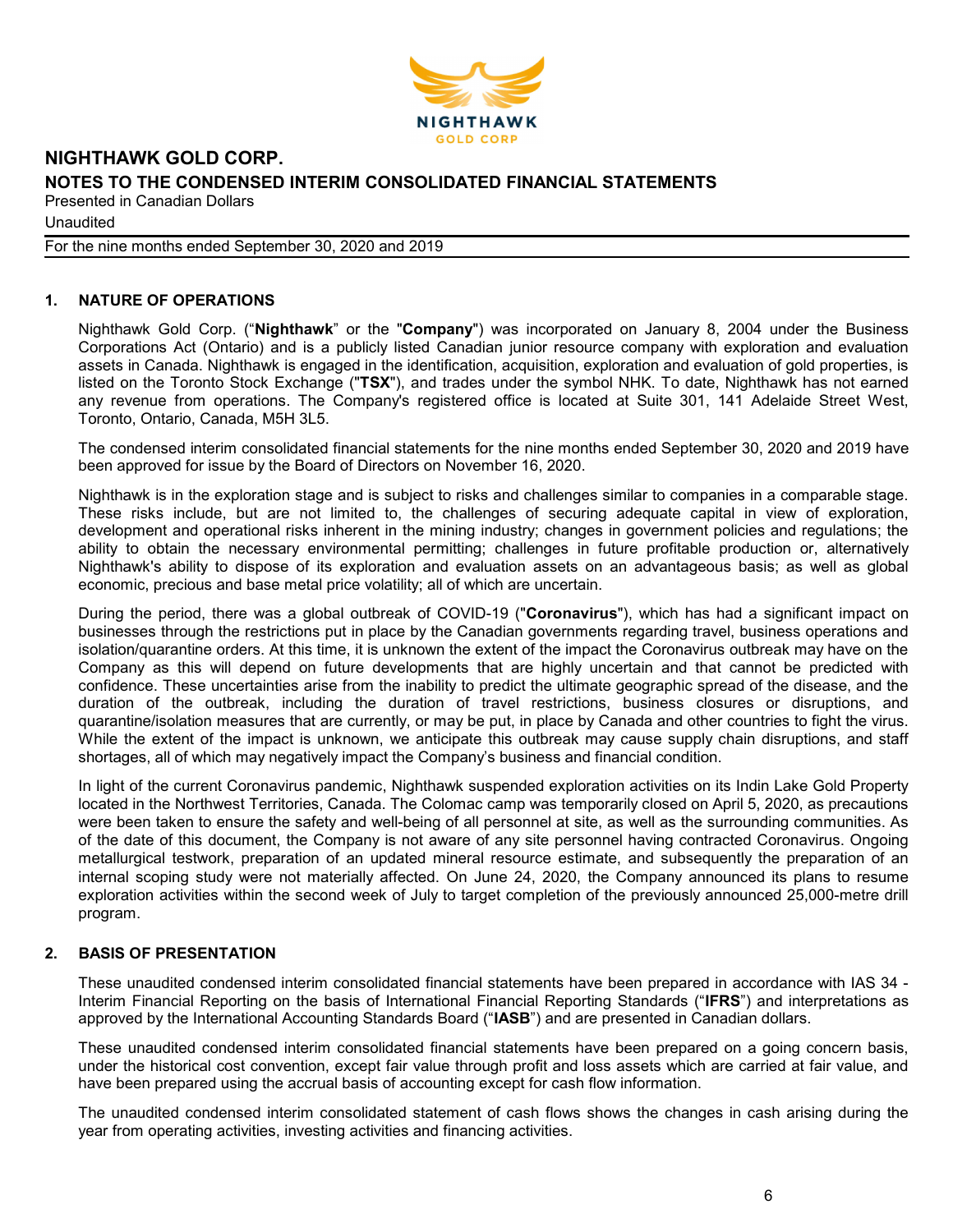

Unaudited

For the nine months ended September 30, 2020 and 2019

## 3. SIGNIFICANT ACCOUNTING POLICIES

The financial framework and accounting policies applied in the preparation of these unaudited condensed interim consolidated financial statements are consistent with those as disclosed in its most recently completed audited consolidated financial statements for the fiscal year ended December 31, 2019.

## (a) Changes in Accounting Policies

The Company did not adopt any new accounting policies during the nine months ended September 30, 2020.

## 4. CRITICAL ACCOUNTING ESTIMATES AND SIGNIFICANT JUDGEMENTS

The preparation of these condensed interim consolidated financial statements requires management to make certain estimates and assumptions that affect the reported amounts of assets and liabilities at the date of the condensed interim consolidated financial statements and reported amounts of revenues and expenses during the reporting period. Actual outcomes could differ from these estimates. These condensed interim consolidated financial statements include estimates which, by their nature, are uncertain. The impacts of such estimates are pervasive throughout the condensed interim consolidated financial statements, and may require accounting adjustments based on future occurrences. Revisions to accounting estimates are recognized in the period in which the estimate is revised and future periods if the revision affects both current and future periods. These estimates are based on historical experience, current and future economic conditions and other factors, including expectations of future events that are believed to be reasonable under the circumstances.

Significant assumptions about the future and other sources of estimation and judgemental uncertainty that management has made at the consolidated statement of financial position reporting date, that could result in a material adjustment to the carrying amounts of assets and liabilities, in the event that actual results differ from assumptions made, relate to, but are not limited to, the following:

- (i) Nighthawk assesses the carrying value of exploration and evaluation assets at each reporting period to determine whether any indication of impairment exists. When an impairment exists, the calculation of recoverable amount requires the use of estimates and assumptions such as long-term commodity prices, discount rates, recoverable metals, and operating performance;
- (ii) the calculation of the fair value of warrants, broker warrants and stock options issued by Nighthawk requires the use of estimates of inputs in the Black-Scholes option pricing valuation model;
- (iii) the calculation of the reclamation liability and provision for service obligation, being the present value of the estimated costs to restore the properties is discounted at rates which reflect current market assessments and the risks specific to the liability. The calculation requires management to estimate the total restoration costs, timing of remediation and an appropriate discount rate; and
- (iv) valuation of deferred income taxes.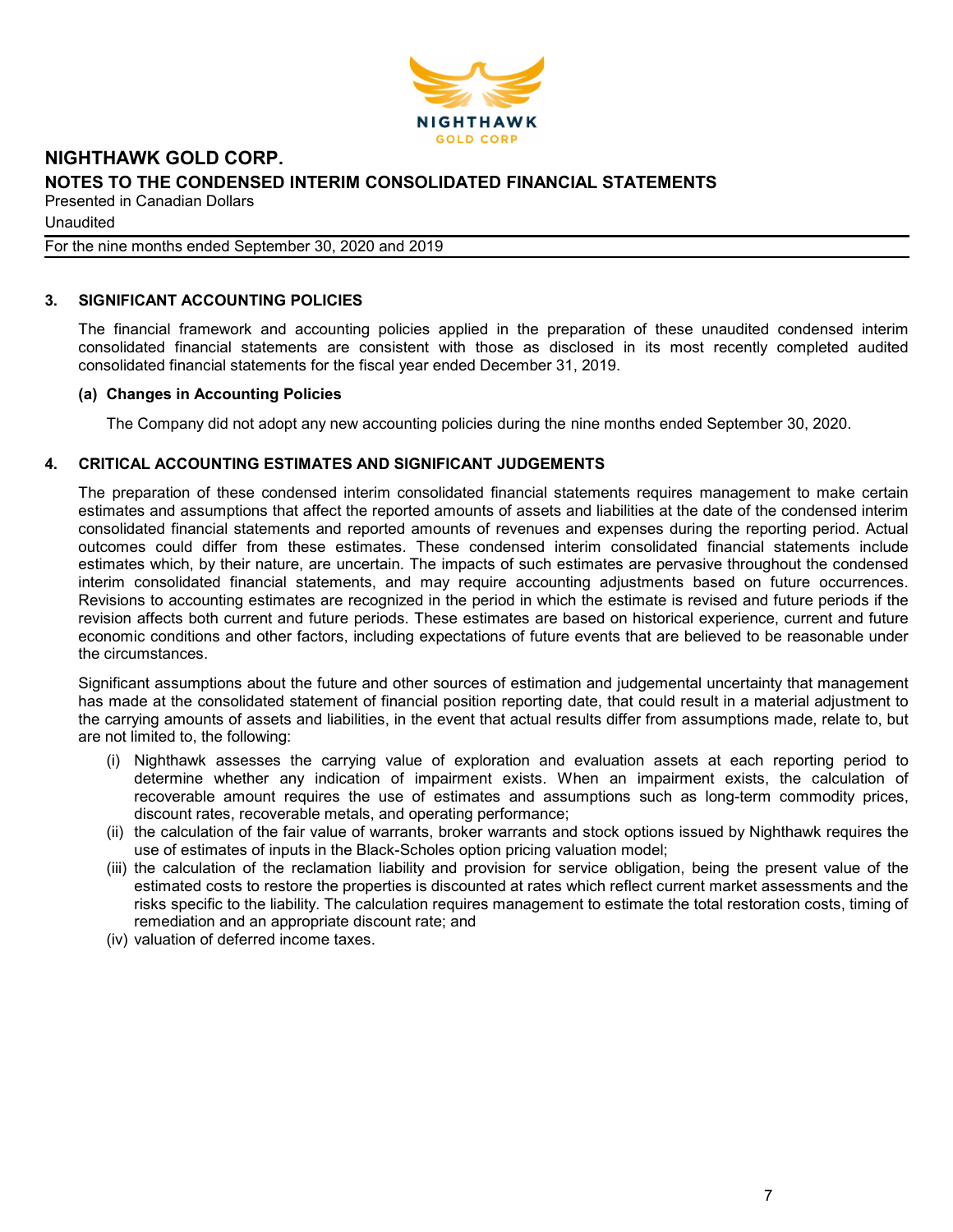

**Unaudited** 

For the nine months ended September 30, 2020 and 2019

## 5. RESTRICTED CASH

During fiscal 2011, Nighthawk posted two irrevocable standby letters of credit with a Canadian chartered bank in the amount of \$401,000 (collectively, the "Permit LOC's") to provide security under its land use permit and water access licence for the existing reclamation work associated with the Damoti Reclamation Obligation (notes 6 and 8) as well as with its exploration activities relating to the Indin Lake Gold Property in the Northwest Territories, Canada. In March 2012, Nighthawk posted additional security of \$78,000 (the "Additional Security") upon receiving approval on its updated land use permit, which was submitted to support its expanded exploration activities on its Indin Lake Gold Property. During fiscal 2019, Nighthawk received its renewed land use permit and water access licence, thereby approving its exploration activities over the next 5 years, expiring in February 2024, and which are extendible up to February 2026. The Permit LOC's are secured by guaranteed investment certificates (the "Permit GIC's") at a Canadian chartered bank for the same amount. The Permit GIC's and the Additional Security may be recovered by Nighthawk at expiration of the land use permit and water access licence in absence of any environmental disturbances provided Nighthawk carries out activities to satisfy the Damoti Reclamation Obligation.

On January 26, 2012, under the terms of its agreement to acquire 100% ownership of the mineral claims and leases of the former producing Colomac Gold Mine (the "Colomac Gold Project") (note 6), Nighthawk entered into three letters of credit totaling \$5,000,000 at a Canadian chartered bank in favour of Aboriginal Affairs and Northern Development Canada ("AANDC") to secure Nighthawk's service obligation to perform reclamation services on three other sites as follows: \$3,000,000 for the Diversified site, \$1,000,000 for the Spider Lake site and \$1,000,000 for the Chalco Lake site (collectively, the "Colomac LOC's") (note 7). The Colomac LOC's are secured by guaranteed investment certificates (the "Colomac GIC's") at a Canadian chartered bank for the same amounts. Upon completion of the service obligation with respect to each reclamation site to the satisfaction of an independent third party engineer, the Colomac LOC's with respect to each site will be released and the hold restriction on the related Colomac GIC will be eliminated. At any time, the Company may terminate the liability relating to this service obligation, but as a consequence would relinquish the related Colomac GIC still held as security against the Colomac LOC's at that time.

In Fiscal 2013, the reclamation activities at the Chalco Lake site were completed and the approval of the third party engineer was obtained. As a result, the Colomac LOC with respect to the Chalco Lake site was released and the hold restriction on \$1,000,000 was eliminated at that time (note 7).

|                                                    | Permit<br>security | Colomac<br>GIC's | Total<br>restricted cash |
|----------------------------------------------------|--------------------|------------------|--------------------------|
| Balance - December 31, 2019 and September 30, 2020 | 669.310 \$         | 4.000.000 \$     | 4.669.310                |

## 6. EXPLORATION AND EVALUATION ASSETS

|                                                                                 | December 31, 2019 |             |                | <b>September 30, 2020</b> |                          |                |
|---------------------------------------------------------------------------------|-------------------|-------------|----------------|---------------------------|--------------------------|----------------|
|                                                                                 | Option &          |             |                | Option &<br>acquisition   |                          |                |
|                                                                                 | acquisition       |             |                |                           |                          |                |
| <b>Mineral Property</b>                                                         | costs             | Exploration | <b>Balance</b> | costs                     | <b>Exploration</b>       | <b>Balance</b> |
| Indin Lake Gold Property \$10,456,144 \$71,811,854 \$82,267,998 \$11,151,844 \$ |                   |             |                |                           | 80,438,572 \$ 91,590,416 |                |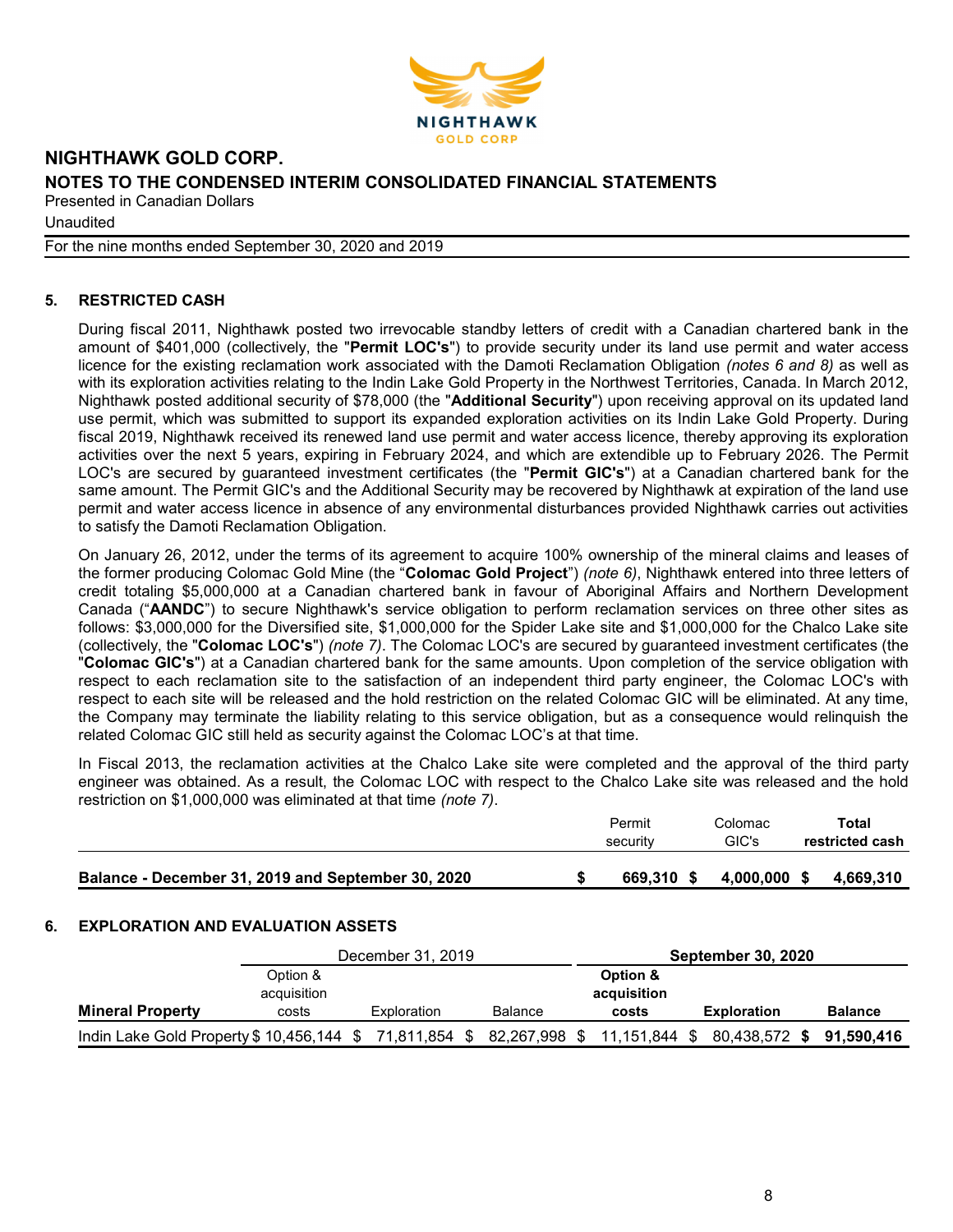

**Unaudited** 

For the nine months ended September 30, 2020 and 2019

## 6. EXPLORATION AND EVALUATION ASSETS (continued)

| <b>Mineral Property</b>         | <b>Indin Lake</b><br><b>Gold Property</b> |
|---------------------------------|-------------------------------------------|
| Balance - December 31, 2019     | 82,267,998<br>S.                          |
| Acquisition costs               | 695.700                                   |
| <b>Exploration expenditures</b> | 8,626,718                                 |
| Balance - September 30, 2020    | 91,590,416<br>S.                          |

## Indin Lake Gold Property

In August 2008, Nighthawk acquired 6 mining leases and 6 mining claims (the "Damoti Lake Property") which lie within Nighthawk's Indin Lake Gold Property in the Indin Lake Greenstone Belt located approximately 200 kilometres north of Yellowknife, Northwest Territories. The Damoti Lake Property is subject to an existing 2% net smelter return royalty. Upon acquisition, a reclamation obligation existed at the Damoti Lake Property (the "Damoti Reclamation Obligation"). At the time of acquisition, the estimated cost of the Damoti Reclamation Obligation could not be reliably measured. Nighthawk has since carried out environmental assessments using a third party specialist and has estimated the cost of the Damoti Reclamation Obligation to be \$401,150 (note 8). Nighthawk has capitalized the Damoti Reclamation Obligation, and related assessment costs, as acquisition costs related to the Damoti Lake Property as the liability was assumed at acquisition. During the nine months ended September 30, 2020, Nighthawk incurred \$113,095 of assessment costs which have been capitalized as acquisition costs (2019 - \$62,646).

Under agreements dated January 7, 2011, and as amended on April 4, 2013, Nighthawk acquired 100% interest in 15 mining leases and 3 mining claims (the "Indin Lake Properties") within the Indin Lake Greenstone Belt, subject to existing net smelter royalties on certain claims ranging from 2% to 5%, by making payments of cash and shares totalling \$725,000. In January and April 2011, Nighthawk staked 107 additional mining claims in the Northwest Territories which link the Indin Lake Properties and the Damoti Lake Property, thereby consolidating much of the Indin Lake Gold Property's ground. During the current period, the Company paid an aggregate of \$280,000 in cash and issued 200,000 common shares (valued at \$282,000) to purchase certain net smelter return and net profit interest royalties on the Indin Lake Properties.

In January 2012, Nighthawk completed an agreement to acquire 100% ownership of the mineral claims and leases of the Colomac Gold Project, located within the Indin Lake Greenstone Belt and contiguous to and surrounded by Nighthawk's existing Indin Lake Gold Property in the Northwest Territories, from AANDC. As consideration for the Colomac Gold Project, Nighthawk committed to perform reclamation services on three other sites within the Indin Lake Gold Property land package which are the responsibility of AANDC: the Diversified, Chalco Lake, and Spider Lake sites. The obligation for the services is to be carried out on behalf of AANDC to a maximum of \$5,000,000. See note 7 for further details on the provision for service obligation remaining at September 30, 2020. The Company did not assume the reclamation liabilities of these three sites and is not responsible for any historical environmental liabilities associated with the Colomac Gold Project. At any time, the Company may terminate the liability relating to this service obligation, but as a consequence would relinquish the related Colomac GIC still held as security against the Colomac LOC's at that time.

## 7. PROVISION FOR SERVICE OBLIGATION

As consideration for the Colomac Gold Project *(note 6)*, Nighthawk agreed to perform reclamation services on three other sites within the Indin Lake Gold Property land package which are the responsibility of AANDC: Diversified, Chalco Lake, and Spider Lake. The obligation for the reclamation services is to be carried out on behalf of AANDC to a maximum of \$5,000,000. Upon closing, Nighthawk entered into the Colomac LOC's totaling \$5,000,000 in favour of AANDC to secure Nighthawk's obligation to perform the services for each site. The Colomac LOC's are secured by the Colomac GIC's at a Canadian chartered bank for the same amounts (note 5).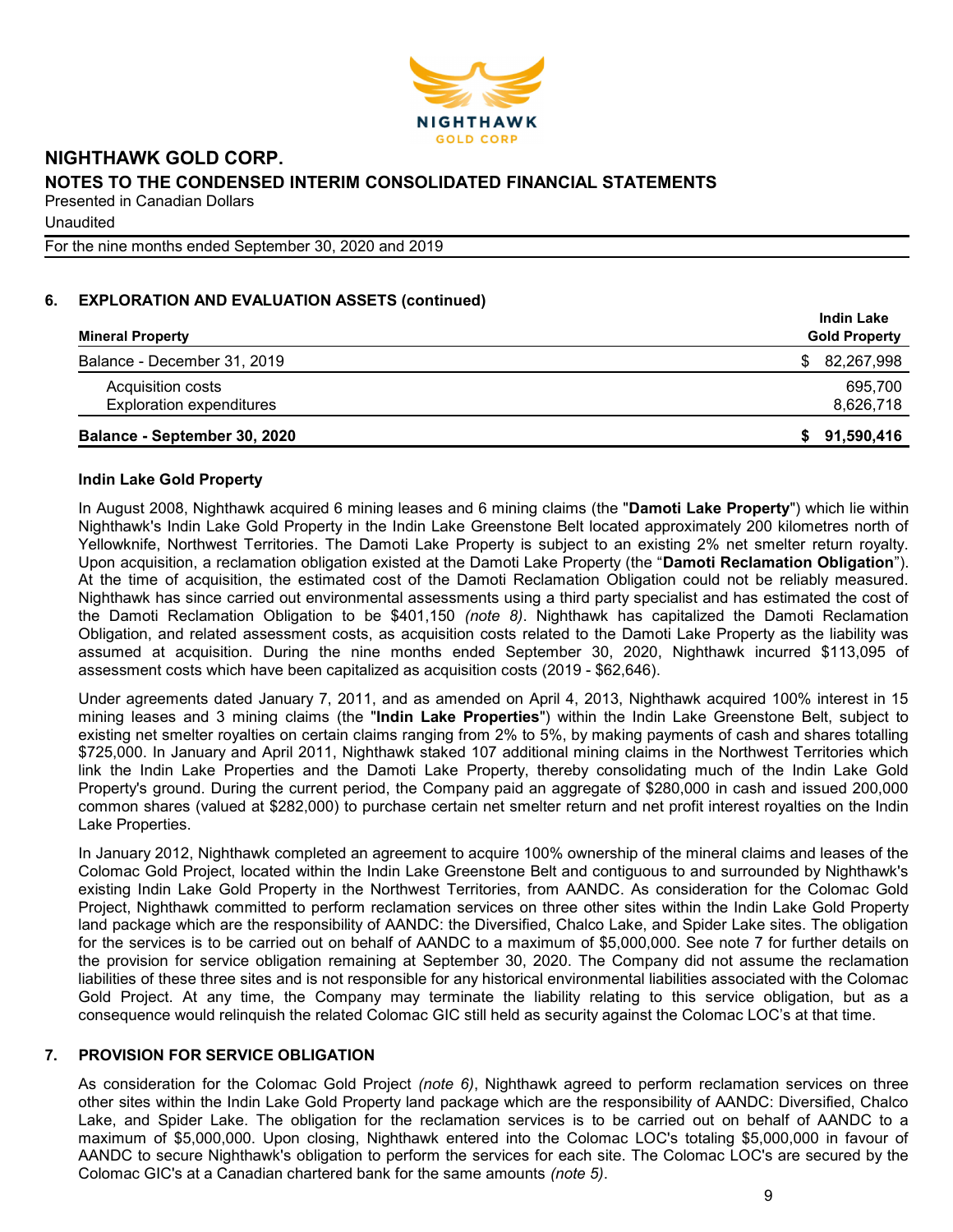

Unaudited

For the nine months ended September 30, 2020 and 2019

## 7. PROVISION FOR SERVICE OBLIGATION (continued)

Nighthawk did not assume the reclamation liabilities of these three sites. Upon completion of the service obligation with respect to each site to the satisfaction of an independent third party engineer, the Colomac LOC's with respect to each site will be released and the hold restriction on the related Colomac GIC will be eliminated. At any time, the Company may terminate the liability relating to this service obligation, but as a consequence would relinquish the related Colomac GIC still held as security against the Colomac LOC's at that time. In March 2013, the reclamation activities at the Chalco Lake site were completed upon approvals of the third party engineer.

Service Obligation

| Balance - December 31, 2019 and September 30, 2020 | \$3,012,314 |
|----------------------------------------------------|-------------|
|                                                    |             |

## 8. RECLAMATION PROVISION

Upon acquisition of the Damoti Lake Property (note 6), the Damoti Reclamation Obligation existed at the Damoti Lake Property. At the time of acquisition, the estimated cost of the Damoti Reclamation Obligation could not be reliably measured. Nighthawk has since carried out environmental assessments using a third party specialist and estimated the cost of the Damoti Reclamation Obligation to be \$401,150. Nighthawk has posted the Permit GIC's and the additional security for an amount of \$669,310 *(note 5)* to provide security under its land use permit and water access licence for the Damoti Reclamation Obligation as well as for exploration activities relating to the Indin Lake Gold Property.

|                                                    | Amount  |
|----------------------------------------------------|---------|
| Balance - December 31, 2019 and September 30, 2020 | 401.150 |

## 9. SHARE CAPITAL

- (a) Common Shares
	- Authorized Capital Unlimited common shares Issued

|                                                          | Number of<br>shares | Consideration    |
|----------------------------------------------------------|---------------------|------------------|
| Balance - December 31, 2019                              | 44,672,192          | 94,828,475<br>S. |
| Issuance of common shares on repurchase of royalties     | 200,000             | 282,000          |
| Issued for cash - flow-through shares                    | 3,211,716           | 6,102,261        |
| Issued for cash - premium flow-through units             | 1,995,050           | 4,748,219        |
| Issued for cash - common share units                     | 676,542             | 1,150,121        |
| August 2020 Warrants                                     |                     | (518, 613)       |
| Flow-through share premium                               |                     | (2,641,320)      |
| Issue costs                                              |                     | (331, 455)       |
| Tax effect of share issue costs                          |                     | 79,425           |
| Exercise of stock options                                | 100.000             | 75,000           |
| Fair value of stock options transferred to common shares |                     | 14,746           |
| Balance - September 30, 2020                             | 50,855,500          | \$103,788,859    |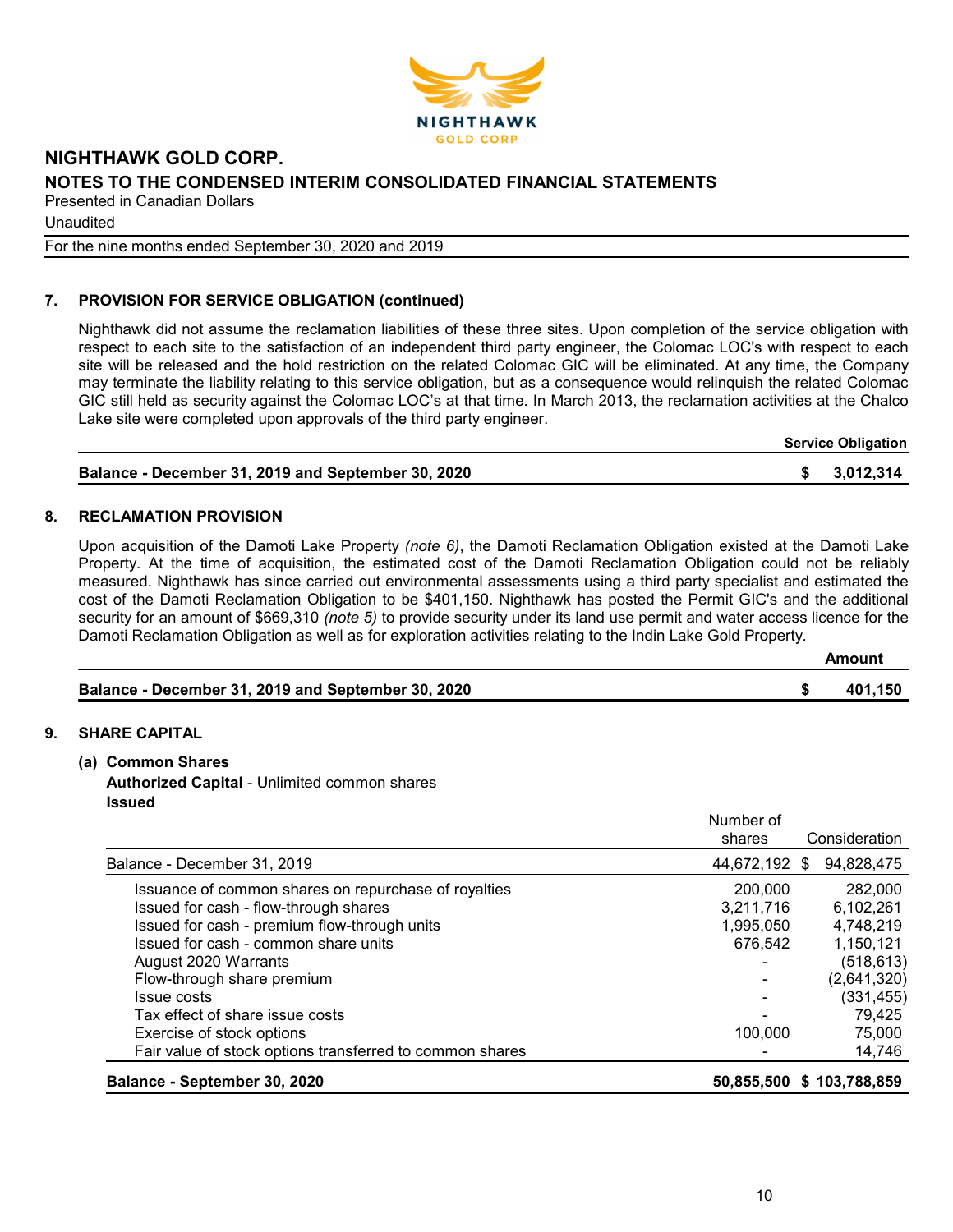

**Unaudited** 

For the nine months ended September 30, 2020 and 2019

## 9. SHARE CAPITAL (continued)

## (a) Common Shares (continued)

On January 13, 2020, Nighthawk completed a share consolidation on the basis of one post-consolidated common share for every five pre-consolidated common shares (the "Share Consolidation"). The Share Consolidation reduced Nighthawk's 223,360,960 issued and outstanding common shares to 44,672,192 post-consolidation common shares. The exercise price of outstanding stock options, and the number of such options, were also proportionately adjusted based upon the Share Consolidation. All historical information presented in the financial statements has been adjusted to reflect the Share Consolidation.

On August 20, 2020, the Company completed a non-brokered private placement (the "Offering") with a total of 5,883,308 common shares issued for total gross proceeds of \$12,000,601. Pursuant to the Offering, the Company issued an aggregate of 3,211,716 flow-through shares at a price of \$1.90 per flow-through share, 1,995,050 premium flow-through units ("Premium FT Units") at a price of \$2.38 per Premium FT Unit and 676,542 units ("Units") at a price of \$1.70 per Unit. Each Premium FT Unit is comprised of one flow-through common share and one-half of one transferable common share purchase warrant (each whole common share purchase warrant, a "August 2020 Warrant"). Each Unit is comprised of one common share and one-half of one August 2020 Warrant. Each August 2020 Warrant entitles the holder thereof to acquire one common share of the Company at a price of \$2.00 until August 20, 2021. Share issue costs in relation to the financing were \$331,455. The August 2020 Warrants contain an acceleration clause whereby if the common shares trade at a volume-weighted average price of \$2.50 or more for 20 consecutive trading days, the Company will have the right to accelerate the exercise period to a period ending at least 30 days from the date that notice of such acceleration is provided to the holders of the warrants.

## (b) Warrants

|                              |                | Warrants                 | <b>Allocated</b><br>value |
|------------------------------|----------------|--------------------------|---------------------------|
| Balance - July 31, 2008      | -              | $\overline{\phantom{0}}$ |                           |
| August 2020 Warrants         | -              | 1,335,796                | 518,613                   |
| Balance - September 30, 2020 | $\blacksquare$ | 1,335,796 \$             | 518,613                   |

During the nine months ended September 30, 2020, the following warrants were issued and valued using the Black-Scholes option pricing model parameters listed below (in each case with no dividends and a nil forfeiture rate):

|                                    |                       |                                  | <b>Black-Scholes Option Pricing Parameters</b> |                                 |                             |                   |
|------------------------------------|-----------------------|----------------------------------|------------------------------------------------|---------------------------------|-----------------------------|-------------------|
| Expiry date                        | <b>Exercise price</b> | <b>Grant date</b><br>stock price | <b>Risk-free</b><br>interest rate              | <b>Expected life</b><br>(vears) | <b>Volatility</b><br>factor | <b>Fair value</b> |
| August 2020 Warrants Aug. 20, 2021 | \$2.00                | \$1.50                           | 0.23%                                          |                                 | 92%                         | \$0.20            |

Option pricing models require the use of highly subjective estimates and assumptions including the expected stock price volatility. Volatility is based on the historical volatility of Nighthawk. Changes in the underlying assumptions can materially affect the fair value estimates.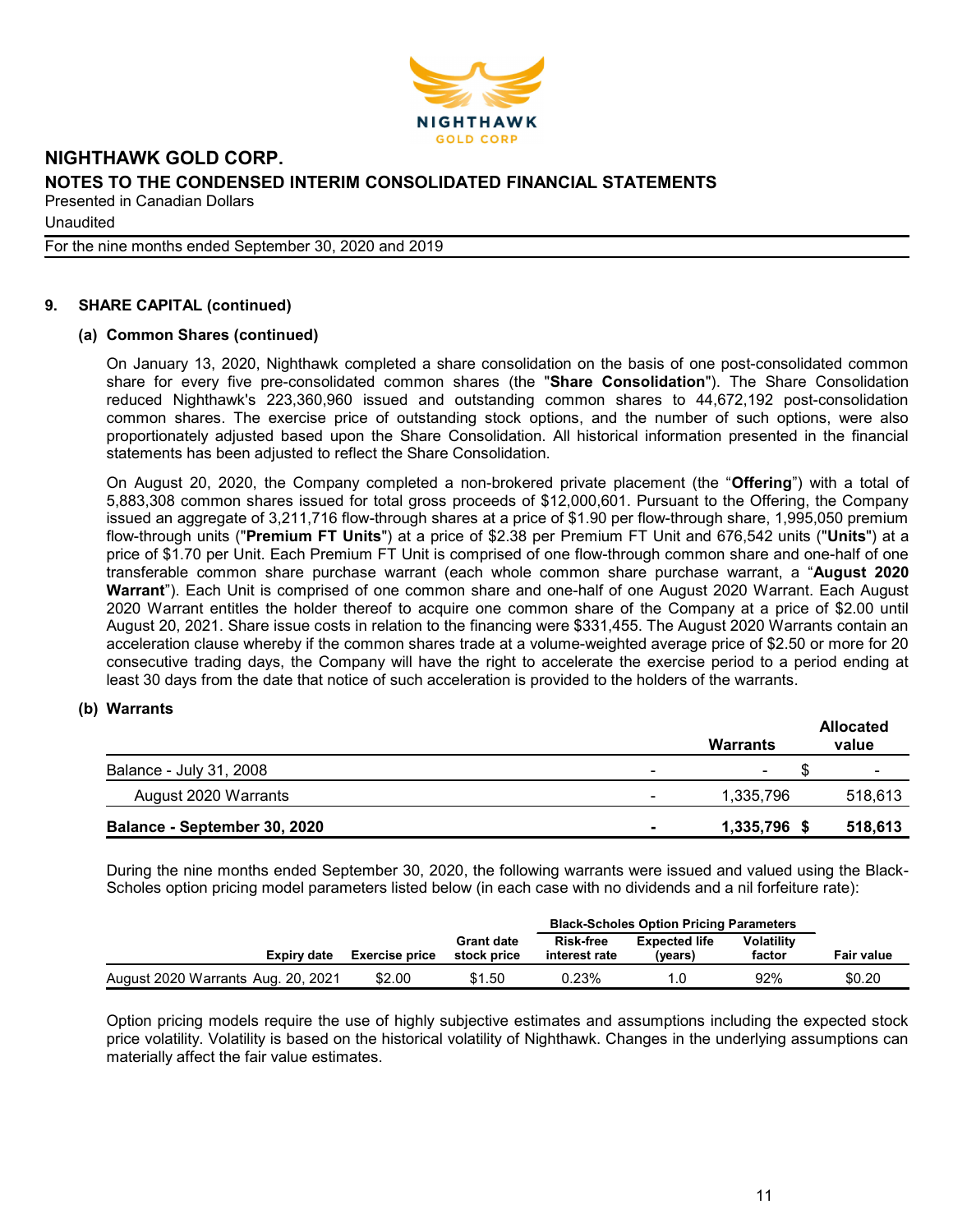

**Unaudited** 

For the nine months ended September 30, 2020 and 2019

## 9. SHARE CAPITAL (continued)

## (c) Contributed Surplus

## Share-based Payment Reserve

| Exercise of stock options<br>Balance - September 30, 2020 |    | (14, 746)<br>18.290.527 |
|-----------------------------------------------------------|----|-------------------------|
| Stock-based compensation - expensed                       |    | 150,333                 |
| Balance - December 31, 2019                               | S. | 18,154,940              |

#### Incentive Plans

The shareholders of Nighthawk have approved a stock option plan (the "Stock Option Plan") and a share unit plan (the "Share Unit Plan" and together with the Stock Option Plan, the "Incentive Plans"). The Incentive Plans supersede the previous option plan of Nighthawk, however, awards outstanding under the previous option plan continue to be outstanding and governed by the previous stock option plan. The Incentive Plans are each a "rolling evergreen" plan and provide that the number of common shares of Nighthawk available for issuance from treasury under the Incentive Plans or any other security based compensation arrangement (pre-existing or otherwise, including the previous option plan), subject to adjustments, shall not exceed 10% of the issued and outstanding common shares of the Nighthawk at the time of grant. Any increase in the issued and outstanding common shares of Nighthawk will result in an increase in the available number of common shares issuable under the Incentive Plans. Any issuance of common shares from treasury pursuant to the settlement of stock options or share units granted pursuant to the Incentive Plans shall automatically replenish the number of common shares issuable under the Incentive Plans. When each option or share unit is exercise/settled (as applicable), cancelled or terminated, a common share shall automatically be made available for the grant of a stock option/share unit under the Incentive Plans.

## Stock Option Plan

The Stock Option Plan provides for the issuance of stock options to acquire common shares to employees, directors, officers, consultants, and management company employees of Nighthawk. The period within which stock options may be exercised and the number of stock options which may be exercised in any such period are determined by the Board of Directors at the time of grant of such stock options, however, that the maximum term of any stock option awarded under the Stock Option Plan is ten (10) years. The exercise price per common shares under a stock option is determined by the Board of Directors, but in any event, shall not be lower than the "market price" of the common shares on the date of grant of the stock option.

|                              | Number of<br>options | Weighted<br>average<br>exercise price |
|------------------------------|----------------------|---------------------------------------|
| Balance - December 31, 2019  | 2,798,500 \$         | 2.35                                  |
| Exercised                    | (100,000)            | 0.75                                  |
| Balance - September 30, 2020 | 2,698,500            | 2.39                                  |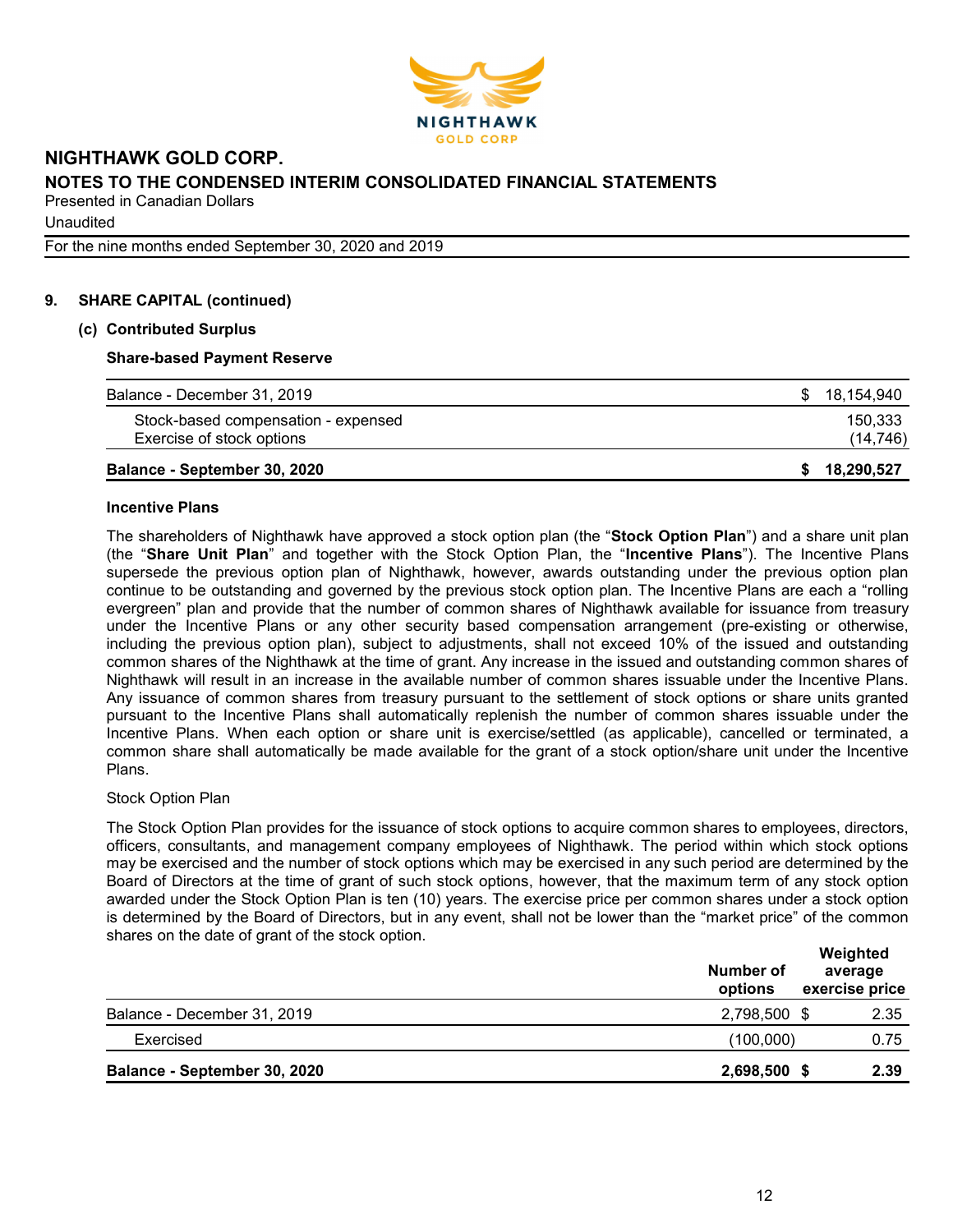

**Unaudited** 

For the nine months ended September 30, 2020 and 2019

## 9. SHARE CAPITAL (continued)

## (b) Contributed Surplus (continued)

A summary of Nighthawk's outstanding stock options at September 30, 2020 is presented below:

| <b>Grant date</b>  | <b>Options</b><br>outstanding | <b>Options</b><br>exercisable | <b>Exercise price</b> | <b>Weighted average</b><br>remaining life<br>(years) |
|--------------------|-------------------------------|-------------------------------|-----------------------|------------------------------------------------------|
| December 1, 2015   | 180.000                       | 180.000                       | \$0.75                | 0.2                                                  |
| June 8, 2016       | 466,000                       | 466,000                       | \$1.25                | 0.7                                                  |
| July 4, 2016       | 90.000                        | 90.000                        | \$1.85                | 0.8                                                  |
| March 20, 2017     | 800,000                       | 800,000                       | \$4.00                | 1.5                                                  |
| September 19, 2018 | 761,000                       | 761,000                       | \$2.00                | 3.0                                                  |
| December 10, 2019  | 401,500                       | 401,500                       | \$2.10                | 4.2                                                  |
|                    | 2,698,500                     | 2,698,500                     | \$2.39                | 2.1                                                  |

Option pricing models require the use of highly subjective estimates and assumptions including the expected stock price volatility. Volatility is based on the historical volatility of Nighthawk. Changes in the underlying assumptions can materially affect the fair value estimates. The options issued to non-employees were valued using the fair value of the equity instrument granted in the absence of a reliable estimate of the fair value of the goods or services received.

## Share Unit Plan

The Share Unit Plan provides for the issuance of share units to employees, directors, officers, consultants, and management company employees of Nighthawk. Share units are units created by means of an entry on the books of Nighthawk representing the right to receive one common share (subject to adjustments) issued from treasury per share unit. The number of share units granted and any applicable vesting conditions are determined in the discretion of the Board of Directors (or a committee thereof) on the date of grant. In granting share units, the Board of Directors (or a committee thereof) may include other terms, conditions, and/or vesting criteria which are not inconsistent with the Share Unit Plan. Share units are settled by way of issuance of common shares from treasury as soon as practicable following the maturity date in accordance with the Share Unit Plan.

The grant date fair value of the share units equals the fair market value of the corresponding shares at the grant date. The fair value of these equity-settled awards is recognized as compensation expense with a corresponding increase in equity. The total amount expensed is recognized over the vesting period, which is the period over which all the specified vesting conditions should be satisfied.

During the nine months ended September 30, 2020, the Company did not grant any share units under its Share Unit Plan. Compensation for the nine months period ended September 30, 2020 was \$150,333 (nine months period ended September 30, 2019 - \$nil) and was recorded as stock based compensation in the statement of loss and comprehensive loss. Compensation for the three months period ended September 30, 2020 was \$50,111 (three months period ended September 30, 2019 - \$nil) and was recorded as stock based compensation in the statement of loss and comprehensive loss.

As at September 30, 2020, there were 286,500 share units outstanding and no units exercisable (December 31, 2019 - 286,500 outstanding and no units exercisable).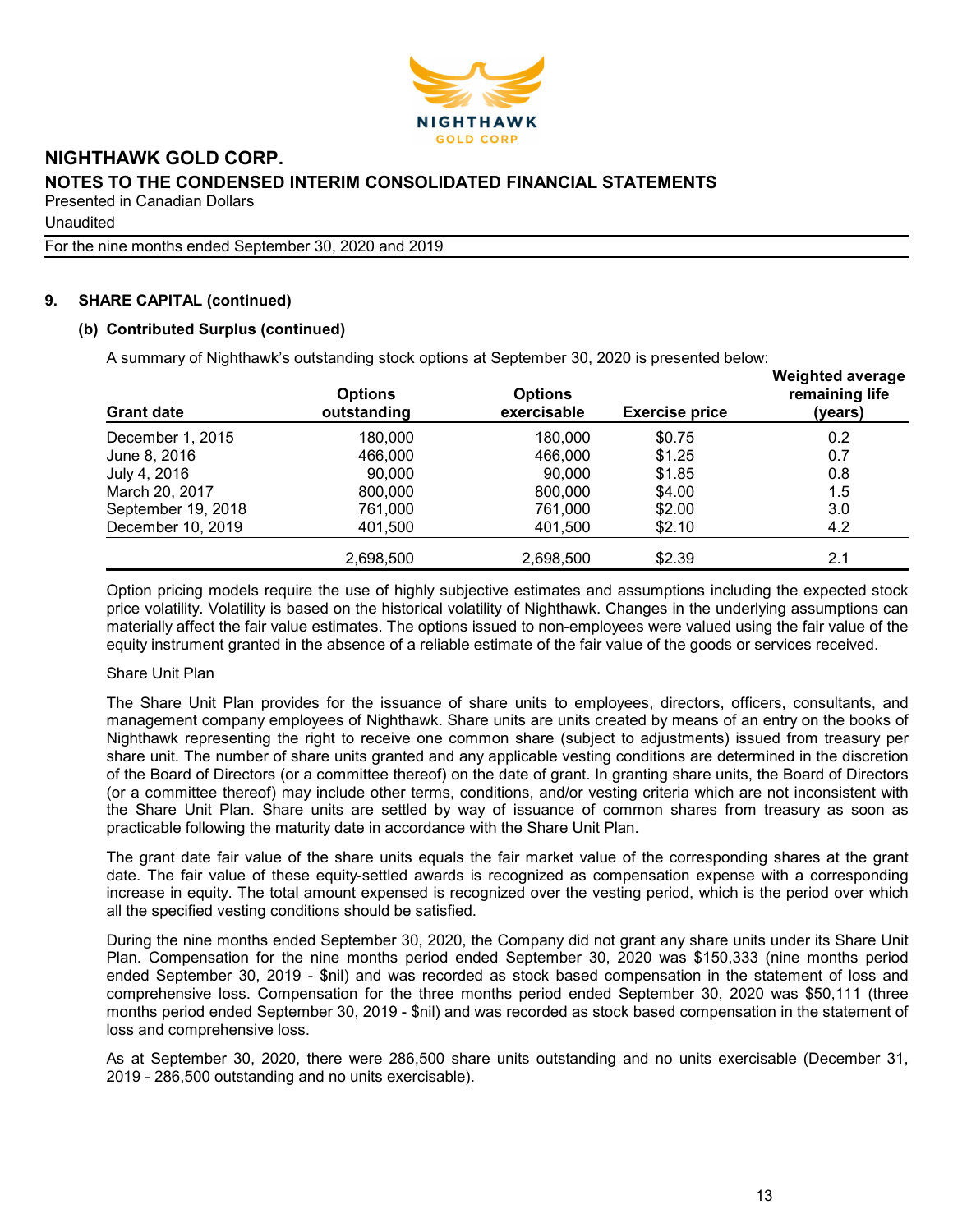

Unaudited

For the nine months ended September 30, 2020 and 2019

## 10. NET LOSS PER SHARE

Net loss per share has been calculated using the weighted average number of shares outstanding during the nine months ended September 30, 2020 and 2019.

|                                                                               |  | Three months ended<br>September 30, |                                                                | Nine months ended<br>September 30, |            |
|-------------------------------------------------------------------------------|--|-------------------------------------|----------------------------------------------------------------|------------------------------------|------------|
| For the nine months ended September 30,                                       |  | 2020                                | 2019                                                           | 2020                               | 2019       |
| Net loss for the period<br>Basic and fully diluted weighted average number of |  |                                     | $(504,590)$ \$ $(1,651,262)$ \$ $(1,953,297)$ \$ $(3,270,053)$ |                                    |            |
| shares outstanding during the period                                          |  | 47,531,058                          | 44,199,281                                                     | 45,697,067                         | 41,160,349 |
| Basic and fully diluted net loss per share                                    |  | $(0.01)$ \$                         | $(0.04)$ \$                                                    | $(0.04)$ \$                        | (0.08)     |

Fully diluted weighted average common shares outstanding for the three and nine months ended September 30, 2020 and 2019 are not reflective of the outstanding stock options and warrants as their exercise would be anti-dilutive in the loss per share calculation.

## 11. RELATED PARTY DISCLOSURES

## (a) Director and Executive Management Compensation

Directors and executive management's compensation for the nine months ended September 30, 2020 and 2019 consisted of the following:

|                            |   | Three months ended<br>September 30, |            | Nine months ended<br>September 30, |         |  |
|----------------------------|---|-------------------------------------|------------|------------------------------------|---------|--|
|                            |   | 2020                                | 2019       | 2020                               | 2019    |  |
| Cash compensation          | S | 139,611 \$                          | 138,500 \$ | 388,911 \$                         | 415,500 |  |
| <b>Employment benefits</b> |   | 5.661                               | 3,171      | 16,332                             | 9,514   |  |
| Fair value of share units  |   | 50.111                              |            | 150,333                            | ۰.      |  |
|                            | S | 195,383 \$                          | 141,671 \$ | 555,576 \$                         | 425,014 |  |

Directors and executive management did not receive any stock options during the nine months ended September 30, 2020 and 2019.

## (b) Director and Executive Management Transactions

The aggregate value of transactions and outstanding balances relating to entities over which directors and executive management have control or significant influence were as follows:

|                                    | <b>Transaction value</b><br>for the nine months ended |   |                       |  |                       |  |                       | Balance outstanding as at |                       |  |
|------------------------------------|-------------------------------------------------------|---|-----------------------|--|-----------------------|--|-----------------------|---------------------------|-----------------------|--|
| <b>Transaction</b>                 | Note                                                  |   | September 30,<br>2020 |  | September 30,<br>2019 |  | September 30,<br>2020 |                           | September 30,<br>2019 |  |
| Geological consulting              | 7)                                                    | S | 168,000 \$            |  | 180,000 \$            |  | -                     |                           |                       |  |
| Consulting                         | $\left( 2\right)$                                     |   | 84.000                |  | 90.000                |  | -                     |                           |                       |  |
| Rent                               | (3)                                                   |   | 51.384                |  | 44.109                |  | -                     |                           |                       |  |
| Participation in private placement | (4)                                                   |   | 188.150               |  |                       |  | -                     |                           |                       |  |
|                                    |                                                       |   | 491,534 \$            |  | 314.109 \$            |  | -                     |                           |                       |  |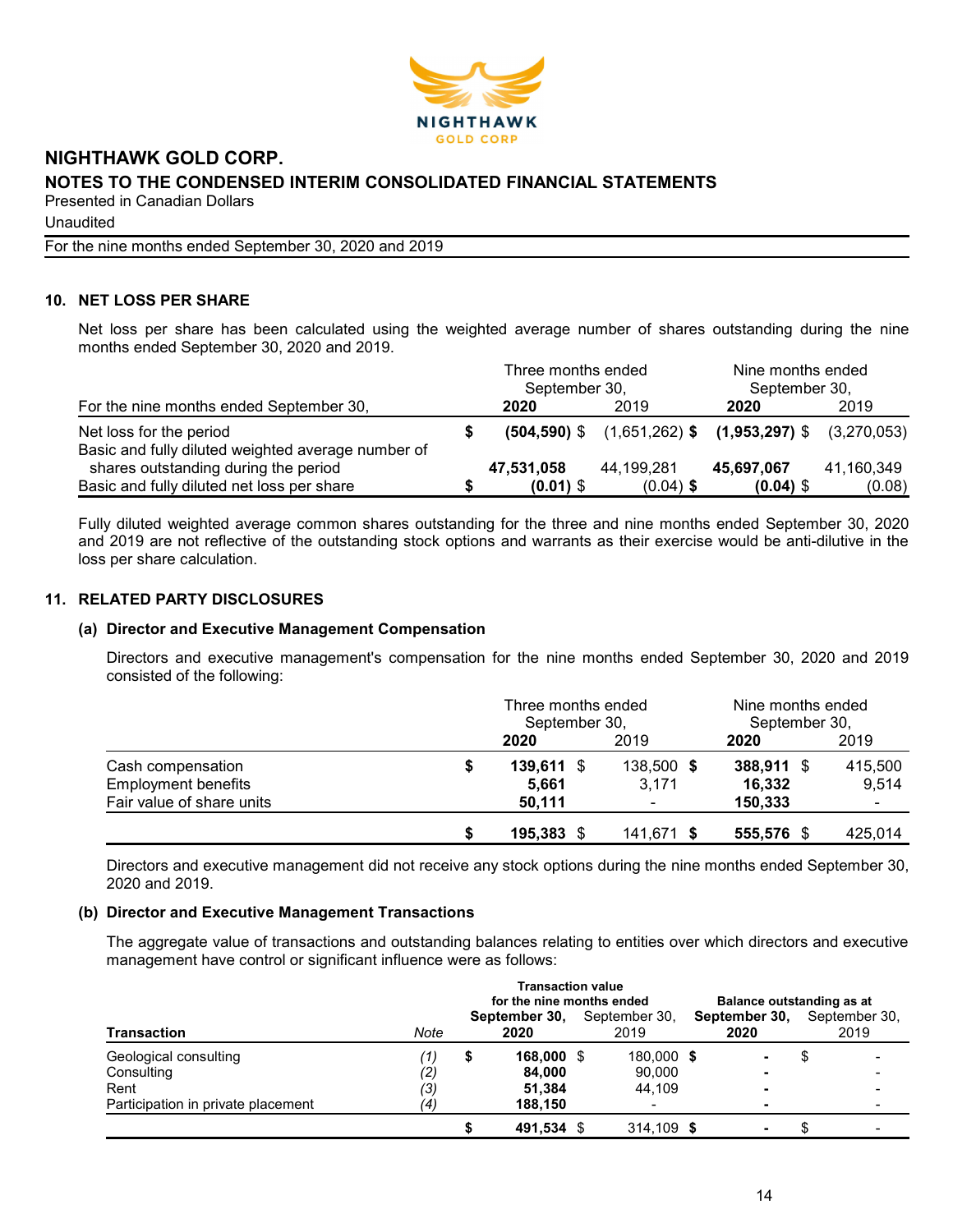

**Unaudited** 

For the nine months ended September 30, 2020 and 2019

## 11. RELATED PARTY DISCLOSURES (continued)

## (b) Director and Executive Management Transactions (continued)

- (1) During the nine months ended September 30, 2020, Nighthawk paid geological consulting fees of \$168,000 (nine months ended September 30, 2019 - \$180,000) to Byron Geological Inc., a company controlled by Dr. Michael Byron, the current Chief Executive Officer and a Director of Nighthawk. At September 30, 2020, the balance owed was \$nil (December 31, 2019 - \$nil).
- (2) During the nine months ended September 30, 2020, Nighthawk paid financial consulting fees of \$84,000 (nine months ended September 30, 2019 - \$90,000) to 2245448 Ontario Inc., a company controlled by Michael Leskovec, the Chief Financial Officer of Nighthawk. At September 30, 2020, the balance owed was \$nil (December 31, 2019 - \$nil).
- (3) During the nine months ended September 30, 2020, the Company paid rent and office costs of \$51,384 (nine months ended September 30, 2019 - \$44,109) to 1249687 Ontario Ltd., a company controlled by Brent Peters, a former director of the Company and to 2756189 Ontario Inc., a company controlled by Northfield Capital Corporation. At September 30, 2020, the balance owed was \$nil (December 31, 2019 - \$nil).
- (4) During the nine months ended September 30, 2020, combined insider participation by the Directors and executive management in the bought deal private placement (note 9(a)) totaled 52,000 Units and 52,200 flow-through shares for aggregate proceeds of \$188,150.

## 12. MANAGEMENT OF CAPITAL RISK

Nighthawk's capital management objective is to obtain adequate levels of funding to support its exploration activities, to obtain corporate and administrative functions necessary to support organizational functioning and obtain sufficient funding to further the identification and development of precious metal deposits. Achieving this objective requires management to consider the underlying nature of exploration activities, availability of capital, the cost of various capital alternatives and other factors.

Nighthawk raises capital, as necessary, to meet its needs and take advantage of perceived opportunities and, therefore, does not have a numeric target for its capital structure. Funds are primarily secured through equity capital raised by way of private placements. There can be no assurance that Nighthawk will be able to continue raising equity capital in this manner.

Establishing and adjusting capital requirements is a continuous management process. Exploration involves a high degree of "discovery" risk and substantial uncertainties about the ultimate ability of Nighthawk to achieve positive cash flows from operations. Consequently, management primarily funds Nighthawk's exploration activities and administrative costs by issuing share capital rather than using other capital sources that require fixed repayments of principal or interest. Nighthawk will continue to assess new properties and seek to acquire an interest in additional properties if it feels there is sufficient geologic or economic potential and if it has adequate financial resources to do so.

Development activities may begin once a property's mineral reserves are estimated and Nighthawk makes a positive production decision. At this point, management may consider other sources of financing such as senior debt or convertible debentures as a means to reduce equity dilution.

Nighthawk's capital under management at September 30, 2020 includes share capital of \$103,788,859 (December 31, 2019 - \$94,828,475).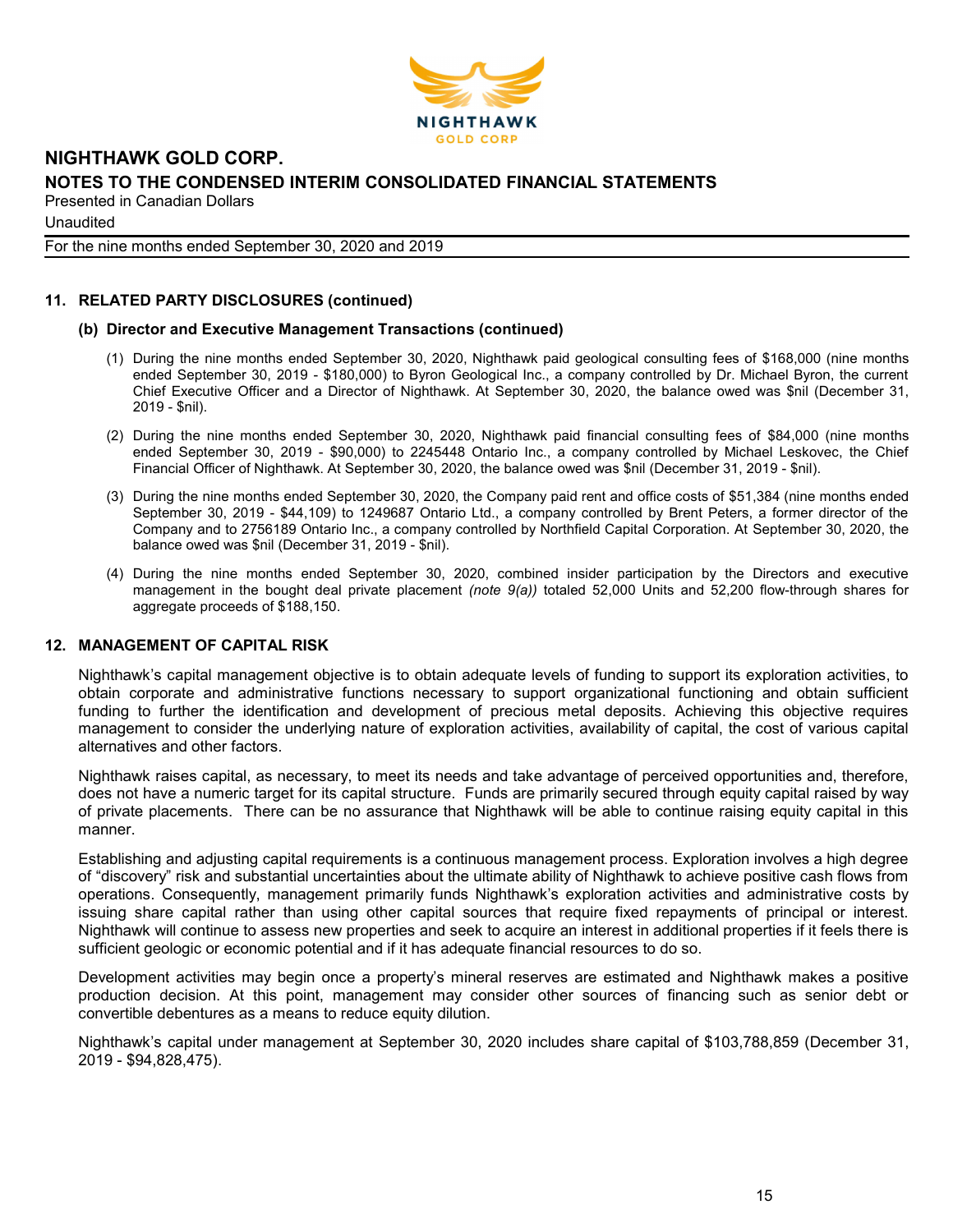

**Unaudited** 

#### For the nine months ended September 30, 2020 and 2019

## 12. MANAGEMENT OF CAPITAL RISK (continued)

Nighthawk invests all capital that is surplus to its immediate operational needs in short-term, liquid and highly rated financial instruments, such as cash, and short-term guarantee deposits, all held with major Canadian financial institutions.

There were no changes in Nighthawk's approach to capital management during the nine months ended September 30, 2020 and Nighthawk is not subject to any externally imposed capital requirements other than the restricted cash held as guaranteed investment certificates at a Canadian chartered bank as security for the letters of credit posted with respect to Damoti Reclamation Obligation and the Colomac Security (note 5).

As of September 30, 2020, Nighthawk had \$8,592,338 of flow-through expenditure obligations remaining, which must be expended by December 31, 2021.

## 13. MANAGEMENT OF FINANCIAL AND OTHER RISK

Nighthawk's financial instruments are exposed to financial risks as summarized below:

## (a) Fair Value

The carrying amount of cash and cash equivalents, amounts receivable, and accounts payable and accrued liabilities represent their fair value due to their short-term nature. The fair value of the restricted cash are equal to its carrying value. Fair value represents the amount that would be exchanged in an arm's length transaction between willing parties and is best evidenced by a quoted market price if one exists.

## (b) Credit Risk

Nighthawk's credit risk is primarily attributable to cash and cash equivalents and amounts receivable. Nighthawk has no significant concentration of credit risk arising from operations. Restricted cash consists of guaranteed investment certificates, which secure Nighthawk's two irrevocable standby letters of credit with a Canadian chartered bank (note 5) which Nighthawk considers to be a reputable financial institution. Management therefore believes the risk of loss to be remote.

## (c) Liquidity Risk

Nighthawk's approach to managing liquidity risk is to ensure that it will have sufficient liquidity to meet liabilities when due. As at September 30, 2020, Nighthawk had a cash balance of \$12,704,104 (December 31, 2019 - \$9,662,590) to settle current liabilities of \$2,300,597 (December 31, 2019 - \$469,201). All of Nighthawk's financial trade liabilities have contractual maturities of 30 days or less and are subject to normal trade terms.

#### (d) Interest Rate Risk

Nighthawk's cash primarily includes highly liquid bank deposits that earn a fixed rate of interest thereon. Due to the short-term nature of these financial instruments, fluctuations in market rates do not have a significant impact on estimated fair values as of September 30, 2020. The restricted cash and secured notes are not subject to cash flow interest rate risk due to the fixed rate of interest thereon. Future cash flows from interest income on cash will be affected by interest rate fluctuations. Nighthawk manages interest rate risk by maintaining an investment policy for short-term investments. This policy focuses primarily on preservation of capital and liquidity. Nighthawk is exposed to interest rate price risk on fixed interest rate instruments.